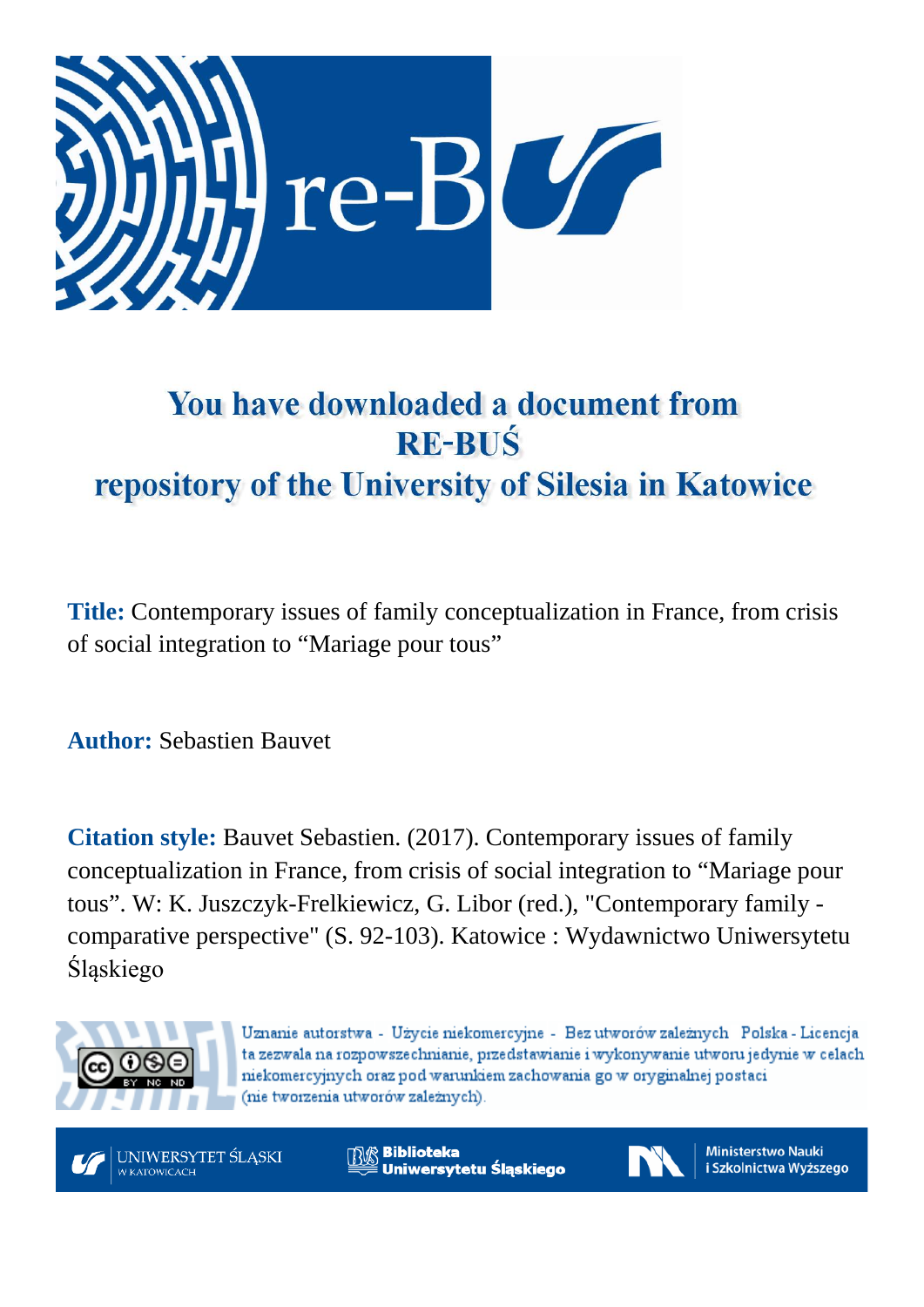Sébastien Bauvet University of Silesia in Katowice and ERIS/CMH (Paris)

# **Contemporary issues of family conceptualiza‑ tion in France, from crisis of social integration to "Mariage pour tous"**

In memory of my beloved maternal grandfather Louis Vezzoli (1923–2016)

*Today's family is neither more nor less perfect than that of yesterday; it is different because circumstances are different. It is more complex because the environment in which it exists is more complex. And that is all.*

(Émile Durkheim, Introduction to the Sociology of the Family, 1888)

#### **Introduction**

Considering the classical sociological viewpoint, family appears as the basic institution of social life. Because of the specific anthropological organization of breeding in modern societies, most of us live through an important experience of family relationships, in terms of education, of everyday life, and of the first ordeals of life. For sure, the French society and its formal and social institutions show an historical significance of family during its construction. Most of people spend many years living with other individuals considered "family," from the parents to, sometimes, the person chosen to start a family with.

People considered family are generally linked to different kinds of events and rituals of social life, like weddings, anniversaries, Christmas, funerals, etc. But this appearance of continuity created by the faces and the rhythm of personal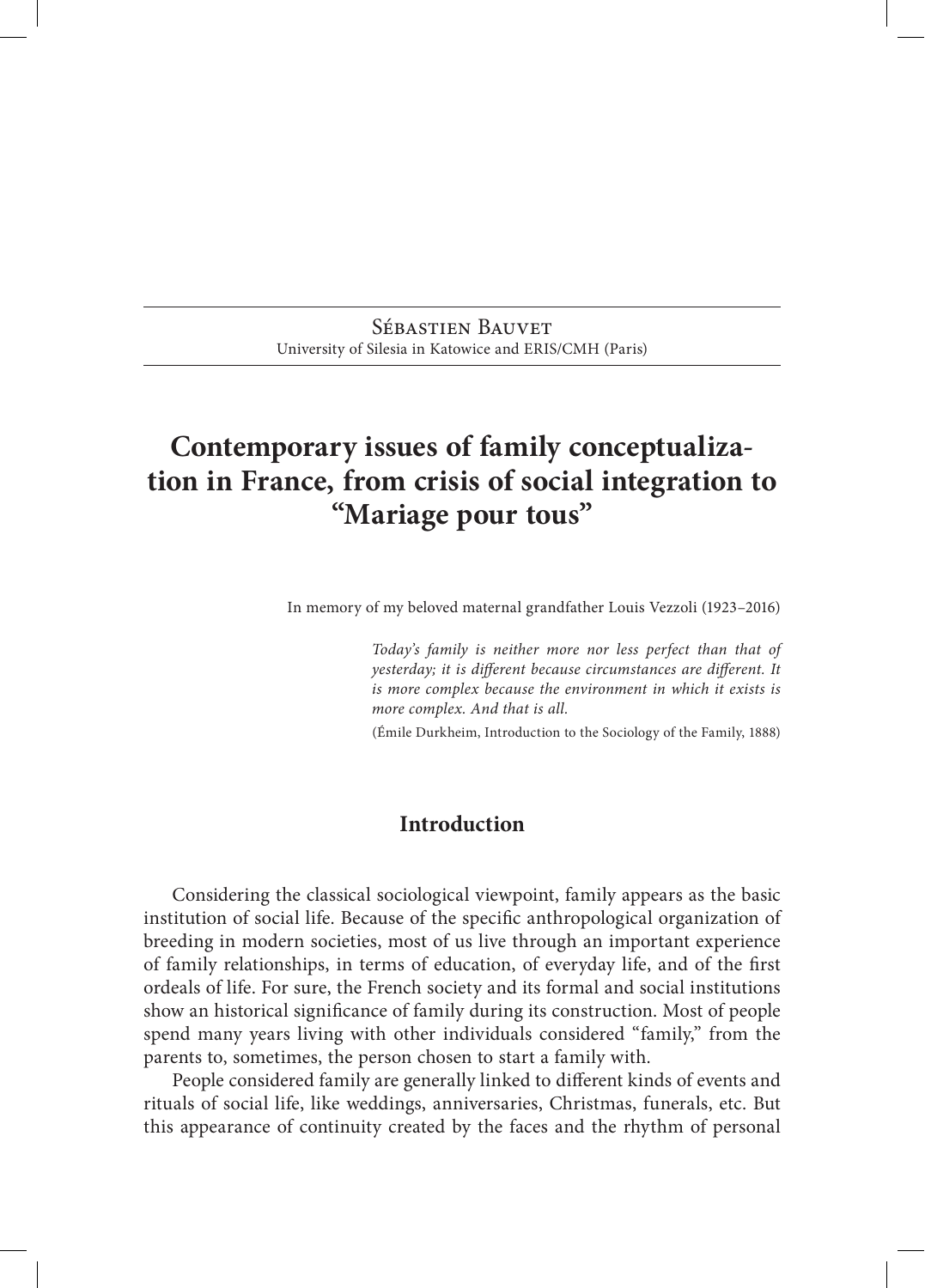meetings must not hide recent evolutions and important differences within the concept of family, and certainly between different social contexts. Beyond the impression that family is related to intimacy, the State and the society remain concerned with many aspects of its social construction. Moreover, we can remark after Béatrice Houchard that the political field hasn't forgotten the question of the family but has been making this topic more and more explicit since the end of the  $1990s<sup>1</sup>$ .

Despite the construct of a commonsense representation of a "normal family" prevalent since the 19th century in France known for conjugal and heteronormative features, one can come up with more and different ways to build and claim a family. Generally speaking, the constitution of a couple became more complex since the 1960s (Kaufman, 1993), through the "contractualisation of the couple links" (Théry, 2001: 498). The valuation of the individual experience seemed to transform the social mechanisms linked to family (De Singly, 2007). By elsewhere, the recent decades showed a decrease of the duration and the volume of the families. In 2008, there were 129 400 divorces (that is to say 10.6 per 1000 married couples), against 38 900 (that is to say 3.3 per 1000 married couples) in 1970<sup>2</sup>. In 2011, 1.5 million (11%) children under 18 lived in blended families and 2.5 million (18%) in single-parent families (Lapinte, 2013).

More recently, important legislative transformations lead to official full recognition of same‑sex couples that in the collective imagination were the less legitimate form between the various types of "new families" (i.e., blended and single-parents families). This evolution tends towards complexity in a way as to consider the model of the contemporary nuclear family. Some observers came to talk about a 'désinstitutionnalisation' of the family observed through the growth of the importance of individual decision and its consequences (divorces, acceptance of one's sexual orientation, choice not to have children, etc.). This viewpoint entails the impulse to quickly conclude the reign of the individual choice and its allegedly subsequent state of common social uncertainty caused by the destabilization of the family. Nevertheless, because it sounds close to current representations and is used as an argument in the few harsh reactions to the recent evolution concerning the legal recognition of homosexual unions, we must take it seriously and analyze the contemporary issues concerning the institutions of the family in France and what we can call, with the words of Jean‑Hugues Déchaux (2008, 2010), a change in the regulation of the family.

As this chapter is intended for non-French readers, it will start with providing general information concerning the sociohistorical and political construction of the concept of the family in France, and also emphasizing different changes

<sup>&</sup>lt;sup>1</sup> She recalls that before the 2000s, "family, children, nurseries, 'nannies', babysitters, were old wives' business or, on a more political level, a topic of the extreme-right wing" (Houchard, 2001: 36, trans. S.B.).

<sup>2</sup> http://www.insee.fr/fr/themes/document.asp?ref\_id=T10F032.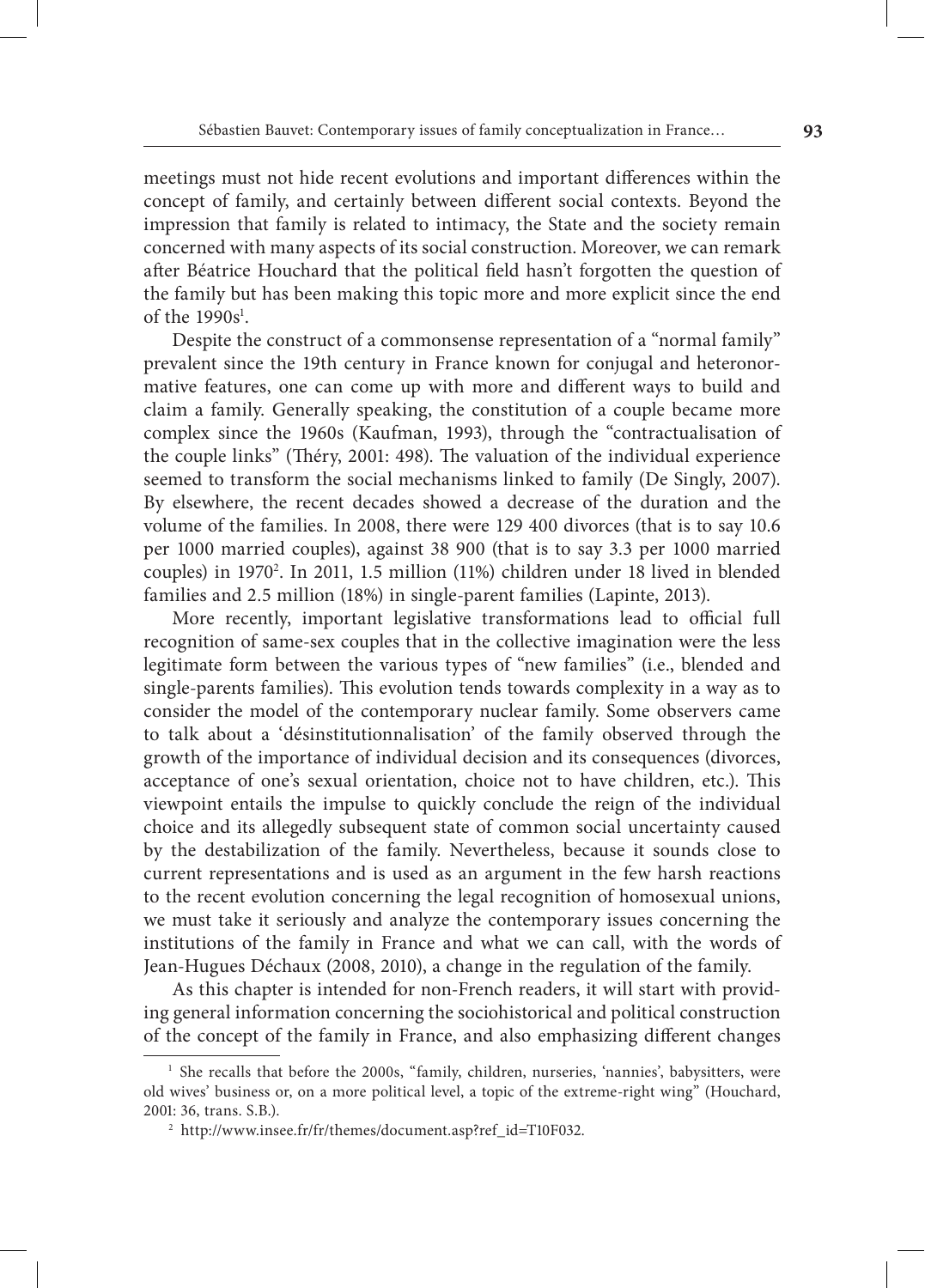in the "model" since the 1960s. Having done that, the discussion will focus on contemporary shifts and the specific uncertainty they bring to show that the change in the regulation of the family cannot be explained only by moral and private mechanisms, but also by external aspects linked to two quite opposing dynamics: on the one hand, the propagation of democratic principles inside a social institution mainly built on gender inequality calls into question several certainties; on the other hand, socioeconomic precariousness and a wider lack of social recognition that can lead people to have difficulties with accepting the widening of access rights for other people as in the case of the *"Mariage pour tous"* ("Marriage for everyone").

# **The evolution of the representations of the French family model**

The French society appears solidly founded on the institution of the family. As historians and sociologists recall even recently, the family in general (and the marriage in particular) was the subject of institutional work by the State or the Church, first synchronously (under the Old Regime) then in a kind of competi‑ tion (following the French Revolution). Indeed, the Civil Code adopted in 1804 under Napoleon's reign promoted a specific role of the State in the marriage and then in the family shape. The authorities sought to diminish the effects of filiations by recognition of benefits to couples of parenting, providing legal and tax benefits to married persons.

It could be said that the benefit of marriage from the standpoint of the Church is more a moral (or indivisible) good: the sacrament of marriage means that this aspect of life is right with God. Today, we can also conclude that the objectification of a relationship by marriage is linked to another moral good called love.

The very first example of sociology taking interest in family (with Émile Durkheim and his first lessons about family at the end of the 19th century) is widespread in these issues: how family can be considered as the base of the modern society, and how its stability is important to strengthening it and avoiding anomy.

In the classical sociological approach, family is one of the key social institutions, a central agency of socialization (with school and peers). It is also a mechanism by which individuals have been integrated into wider workings of community and society. The main question of sociology was how to consider the modern family and its functions in the general division of work? The large movement of individualization and the growing consumer society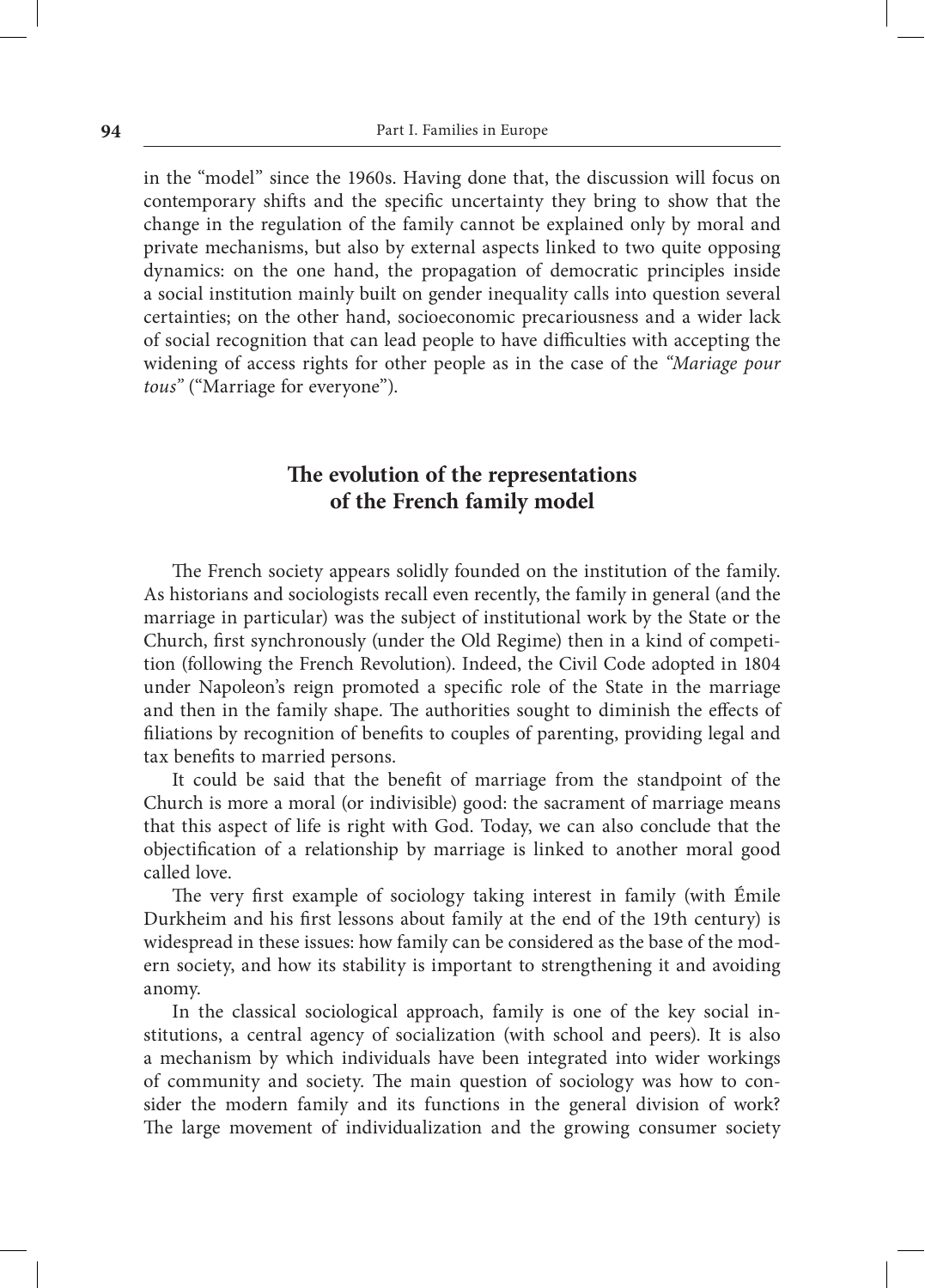first produced a main change that can be summed as follows: "older forms of patriarchal control based on control of family production and labor were eroded, but were ultimately replaced by new forms based on the ideal of the male breadwinner and dependent, domesticated wife" (Jackson, 1999: 163). We can add that children progressively took on a specific role, with a later integration in the world of work (education, school, etc.) and more and more attention required to their development. This has something to do with the concept of "care" which also describes the gendered role of women in the world of work, stemming from the "natural" nurturing capacities popularly attributed to women.

In the first part of the 20th century, France adopted very specific laws structuring a family policy: linked to the professional categories, family allowances were created (1932) whose amount was to finally become independent of the incomes and the enterprise (1938); then, the creation of a family quotient (1945) enabled the tax burden for families bringing up children to be markedly reduced. The very precise attention of the State to the family can be found in these specific disposals of the Welfare-State, which constitute the financial family support linked to the birth of the second child without means‑testing3 . We can note that France is one of the only countries in Europe that began to transfer family allowance from the second child, and not the first one.

After the Second World War and especially after the end of the 1960s, family was the focus of a sociopolitical deal. France started to leave the representation of the instrumental function assigned to men ("breadwinner") and the expres‑ sive function for women ("care dealer" or "caretaker"). In the meantime, family was progressively represented as an endangered institution, and we can point out more precisely at least three main evolutions:

– First, the progressive legitimization of moral changes including sexuality generally linked both to the emergence of the specific ethos of the consumer society and to the revolution of customs and habits around May 1968, representing the choice of a private life governed by individual choice. This was supposed to bring about consequences in terms of re‑assessment of the traditional model of family, new sexual behaviors and also the progressive diminution and adjournment of fertility: women had nearly 3 children after the Second World War which number dropped to less than 2 after the mid-1970s and presently<sup>4</sup>, and the average age of a mother at the birth of her first child increased from 23,9 years‑old in 1970 to 28,1 years‑old in 20105 .

<sup>&</sup>lt;sup>3</sup> Until July 2015, all the attempts to introduce means-testing failed face to the strong objections raised after their announcement.

<sup>&</sup>lt;sup>4</sup> http://www.insee.fr/fr/themes/detail.asp?reg\_id=0&ref\_id=bilan-demo&page=donnees-‑detaillees/bilan‑demo/pop\_age3c.htm.

 $^5$ https://www.ined.fr/fr/tout-savoir-population/chiffres/france/naissance-fecondite/age-mo yen‑maternite/.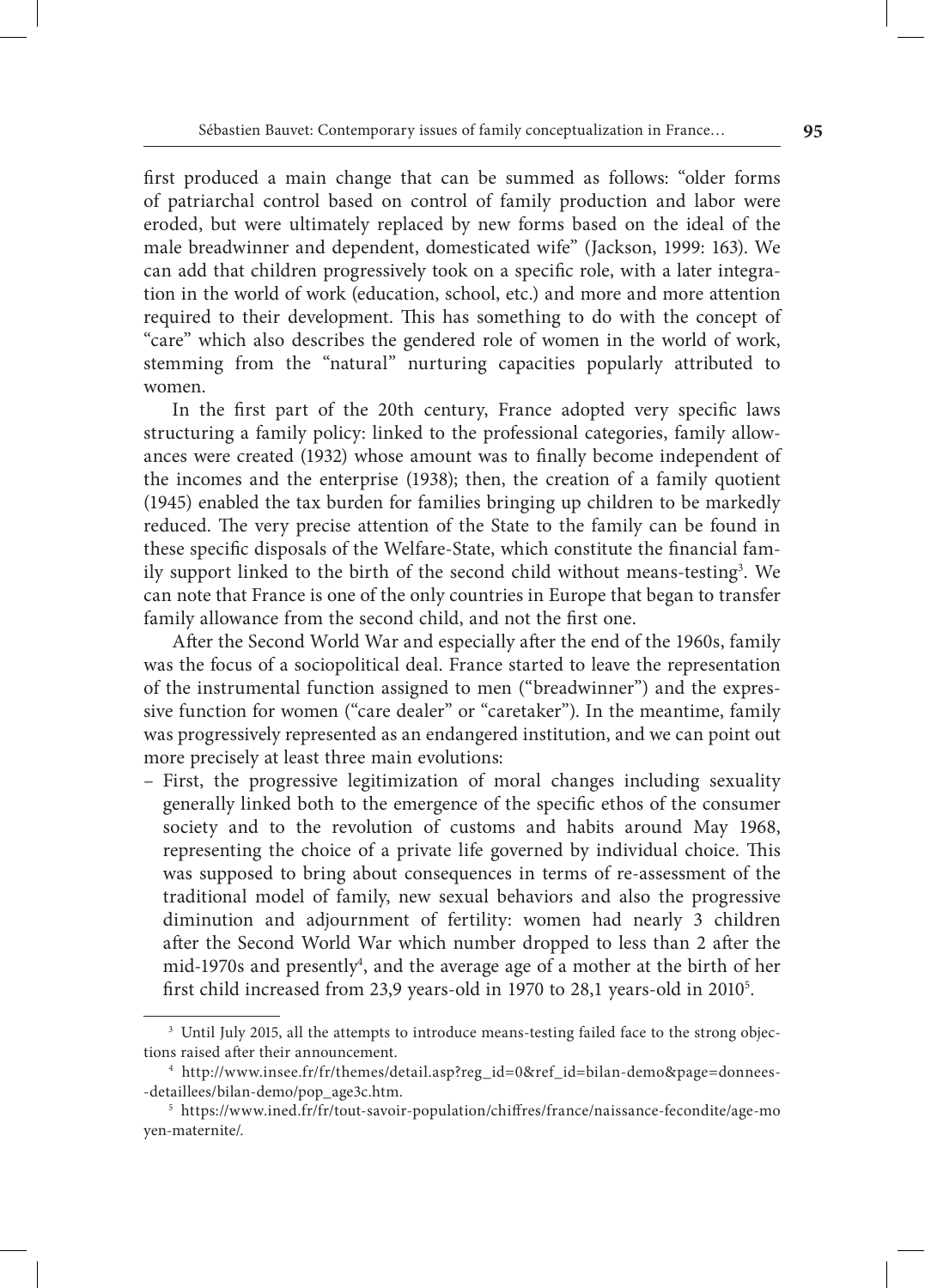- Secondly and more specifically, the progressive formal equalization of rights between men and women since the 1960s called into question unequal habits prevalent in the French patriarchal system. After the reform of matrimonial regimes in 1965 (French women no longer need the consent of their husbands to choose a profession or to open a bank account and have their own property), other advances occurred in the 1970s, from the formal end of the concept of the "head of household" and the replacement of "paternal authority" by "parental authority" codified by the Law in 1970, to the introduction of divorce by mutual consent and promulgation of the law allowing abortion in 1975. This period has brought notable progress in terms of women's situation. Beyond the new encouragement for women to make individual choices so as to reach happiness, the progressive equalization also meant more chances for women in general to be independent, in terms of rights or incomes for example. Of course, few consequences linked to these evolutions, like the high rates of divorces or the increase in single parenthood, caused concerns even criticisms from the partisans of the "traditional" model of family. Like in many other situations of the social life, the commonsense considers the troubles inside the "normal" social category (i.e., heterosexual couples) as individual exceptions but the troubles inside the other categories are still apprehended as a potential risk for the "normal"/average individuals.
- Finally and more rarely mentioned, the family reunification policy after 1975 helped people (primarily men) concerned by labor immigration to consider the opportunity to settle in France normally. This can be considered as a progress in human rights by the public wish to limit the instrumental use of people forced to emigrate from countries that were generally former French colonies in Africa. However, we must remind the negative and stereotyped image of these "traditional" families including a multitude of children, poor command of the French language and massive relegation to the disadvantaged districts or suburbs of the French cities. The French society, until the focalization of civil insecurity linked to the young people from suburbs from the 1990s, could convey a global negative image of immigrant families, in some way still perceived by some people as a threat. Now, their children form, in the collective representations, the new "dangerous classes" that were initially composed by the inhabitants of poor urban areas in the 19th century. In socioeconomic terms this evolution brought a new lower class consisting chiefly of African immigrants and their children. Indeed, according to the *Observatoire des inégalités* (French Observatory of Inequalities), immigrant households<sup>6</sup> more often than other live in uncomfortable housing (2002) and

<sup>6</sup> If the household does not necessary signify one family, INSEE data of 2012 remind that "complex households" (i.e., composed of two families, few single people who do not constitute a family or single people and family) form only 5.2% of the 28.3 million households (http://www. insee.fr/fr/themes/tableau.asp?reg\_id=0&ref\_id=amfd2).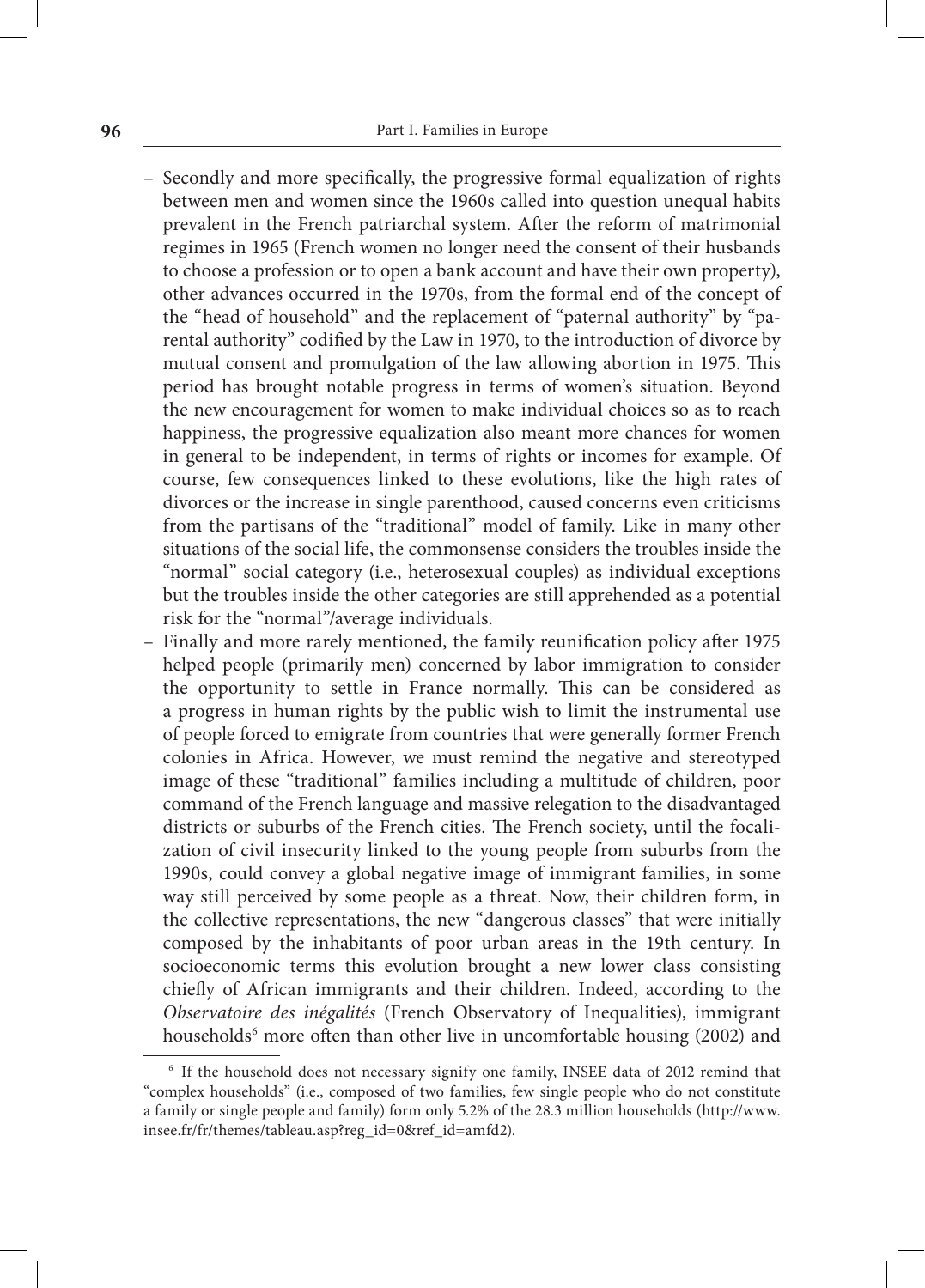are less likely to own any whatsoever. In 20127 non‑immigrant households had a standard of living on average 1.5 times that of immigrant households and 17.2% of immigrants were unemployed against 9% of the French born in France (2013)<sup>8</sup>. The problem is, parallel to the shifts in the composition of the popular classes becoming almost synonymous with immigrant people, that the French society increased its control on the private sphere. As Serge Paugam notices, "public policies have undoubtedly strengthened over the last decade control of popular families suspected of not ensuring the minimum conditions for child rearing" (Paugam, 2014: 342, trans. S.B.). Yet in terms of another aspect of the private sphere, namely the sexual orientation, France enacted quite more liberal legal provisions. The homosexual couples' right to marry, allowed in many countries<sup>9</sup> was introduced in France in May 2013, after several months of debates, by the so‑called *"Mariage pour tous"*. Around 17,500 new marriages have been celebrated in the first year and a half<sup>10</sup>.

## **The anxiety linked to socioeconomic protectionist dimensions of the family**

Favorable customs and habits evolutions especially for women and children in the last decades cannot obscure a quite stable importance of marriage in France. As Béatrice Houchard recalls, 86% of the population living in couples in France was well married at the end of the 1990s (Houchard, 2001: 18). One can claim that the question of the number is less important than the individual decision process. Some sociologists, focused on both the French culture of Welfare for each member of the family and the intimacy mechanisms shaped by rationalization, emphasize the role of individualism in numerous aspects of the sexual, romantic and familial experience (De Singly, 2007). Still, the issues of familial individualism cannot lead us to claiming the existence of a crisis of the familial bonds, and problematizing the family as an institution can also be

<sup>7</sup> http://www.inegalites.fr/spip.php?page=article&id\_article=832&id\_rubrique=185&id\_ groupe=17&id\_mot=137.

<sup>8</sup> http://www.inegalites.fr/spip.php?page=article&id\_article=86&id\_rubrique=155&id\_ groupe=17&id\_mot=112. 10,000 marriages were celebrated in 2014, that is, 4% of all civil mar‑ riages in 2014 (around 241,000).

<sup>9</sup> Michel Huyette (2015: 26) recalls the list: Netherlands (2000), Belgium (2003), Spain and Canada (2005), South Africa (2006), Norway (2008), Sweden (2009), Portugal, Luxemburg, Iceland, Argentina and Mexico (2010), Denmark (2012), Uruguay and New Zealand (2013), and few American states. We can also mention Brasil (2013), United Kingdom (2014), and Ireland (2015).

<sup>&</sup>lt;sup>10</sup> http://www.insee.fr/fr/themes/document.asp?ref\_id=ip1532.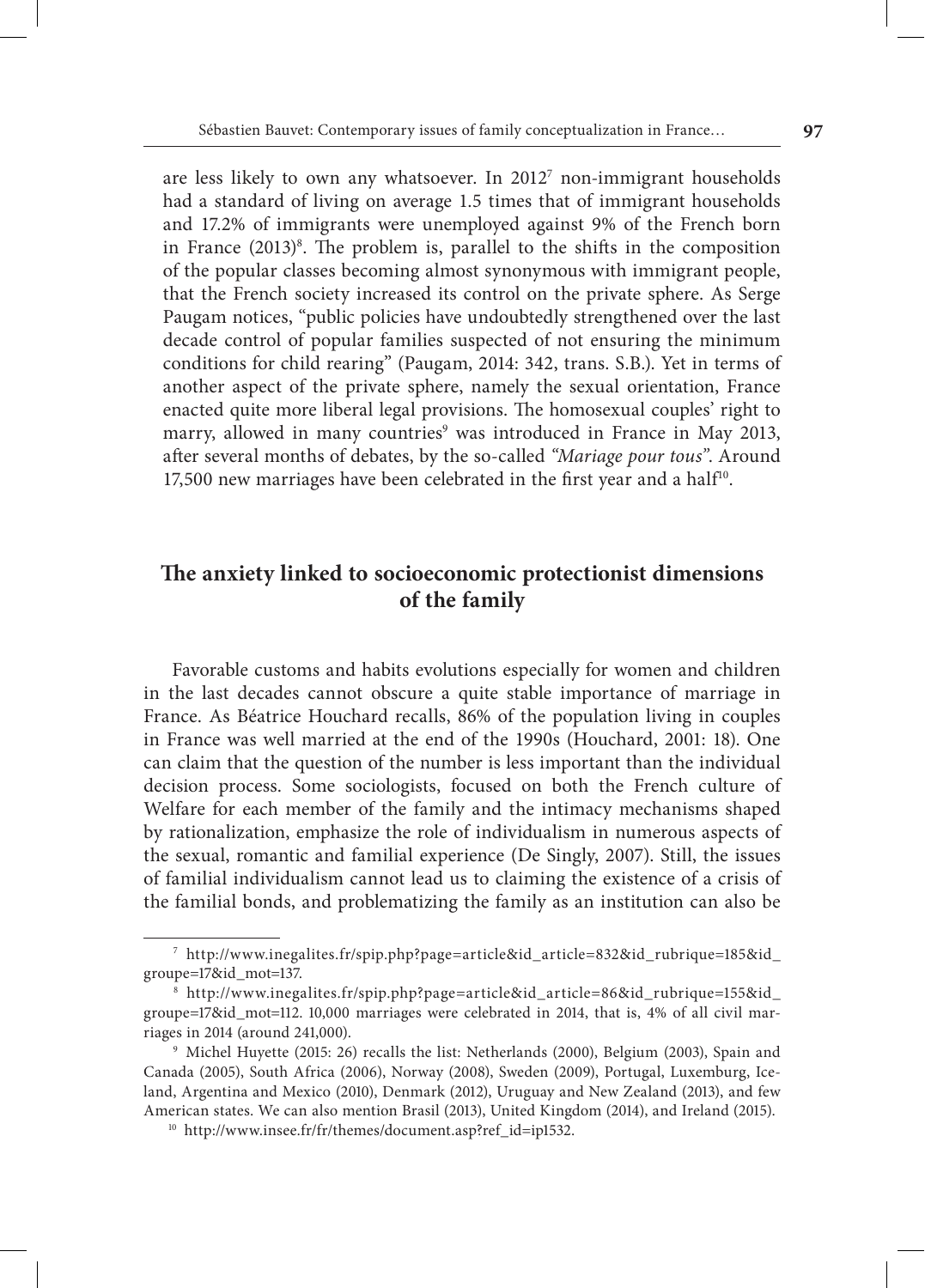understood as an aspect of democratization (Théry, 2001). In other spheres one also observes the alleged dissolution of norms, which are in reality becoming more present and more complex (Déchaux, 2010).

Despite the construction of both individual and conjugal discourse on marriage and especially the wedding ceremony, couples still seem to grant great importance to the family founded by means of this specific institution: firstly, because they do not appear so independent towards their family even if adolescence and early adulthood can nowadays be experienced as granting more independence when compared to the middle of the 20th century; secondly, this can be the occasion for the newlyweds to extend the definition of the family to their friends (Maillochon, 2011). So, the global distancing to the traditional model of linking of two families by business and/or as the pointer of endogamy is not replaced by a pure individual choice. The "family" as a normative concept is still present.

Furthermore, France remains a country where the State plays an important role: thanks to the historical construction of a strong State and the advent of the Welfare State before and after the Second World War, the State can exercise power on the private sphere. The contemporary period brought other issues on the family which has to face the socioeconomic crisis lasting since the early 1990s. Previously, the social process brought new generations to the modernization of living conditions and a wider range of choice in society (within the meaning of family generation, that is to say as a position in the family, opposition to social generation, which reflects the spirit of an era touching a certain age group). There could be social reproduction or upward mobility but the general idea was an ameliorative process. For the first time in living memory new generations have less purchasing power, and experiencing an unprecedented precariousness. The problem is that the State intervention is not socially neutral. It has always been easier to step in poor families (that are used to poor reputation when dealing with public institutions linked to private life: health, school, social assistance, etc., not because of objective acts but cultural differences – language, behavior, beliefs, etc.).

After a few decades of trying to balance socioeconomic situations within and between families, most of the family policy focused on parenthood and education. In particular, it shifted to a children‑centered viewpoint that works toward the oblivion of the preliminary social inequalities and the strengthening of the moral judgment of the parents in terms of education. But the family still plays an important role in the life course of people beyond the education of their children. This can be noticed in terms of the financial family solidarity towards the young generations: for example, a cultural enhancement of independence combines it with the legitimacy of the family to help during their studies. The French social model related to public policy strongly validated activation of familial and social solidarity between generations (Van de Velde, 2014). It institutionalizes a double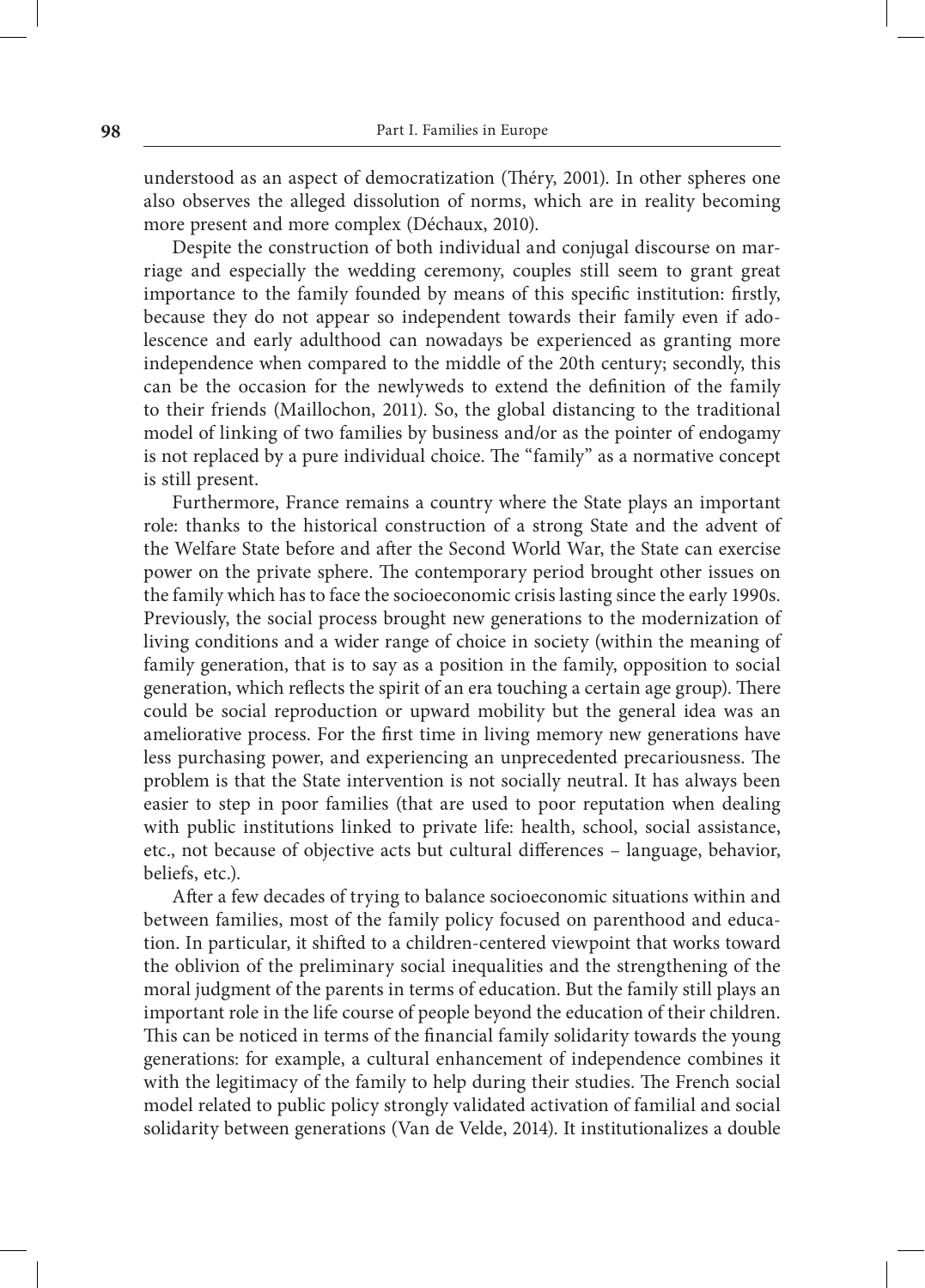intergenerational tour: ascending through the pensions (of retirement) that bind the active generations to retired ones; down to the family level, a policy primarily directed towards seniors and devoted family solidarity in protecting more young people.

The State is thus present throughout the course, but in a much differentiated degree depending on age. Combined with a labor market focus on people 30–45 years old, this regulation creates the category of the "fragile age" in the French society: family solidarity does not always compensate for difficulties at certain times in life, including the struggles of juniors/young adults and some "seniors." Intergenerational solidarity plays an active role in safety, but might maintain social uncertainty: the young French are characterized by a particularly long and gradual attainment of independence, in which the first steps are taken relatively early, but the actual cash flow occurs much later. The mentioned parental solidarities tend to be mobilized at an increasingly later age in France, particularly in the face of growing social problems.

For example, we can consider the global extension of the residential cohabitation with parents during the first decade of 2000 in Europe as an indicator. In France, the median age of this decision is around 23 years, which is at an intermediary level between Northern European societies and Mediterranean ones (Van de Velde, 2014). We can note that, for young adults, this can also appear as the mark of a family solidarity rather than signal the difficulties in becoming materially and financially independent.

Some new forms of inequality are caused by the necessary use of family solidarity: for example the return of the "inheritors" class in the sense that access to social positions is becoming more and more conditioned by access to family resources. Indeed, the intergenerational exchanges tend to reinforce inequality between social classes (Déchaux, 2007), from the construction of the social capital (including moral support from the elders that can feed self‑esteem) to the financial assistance (including material or domestic support). To take another example, in 2012, the poverty rate of people living in single-parent families was 20.5% that is to say two and a half times the national average  $(8.1\%)^{11}$ .

We can distinguish two levels of a popular vision of a "normal family": its relational structures (married parents, children, common home, etc.) and its social behavior (which means, in sum, always responding to State injunctions and being able to speak the same language as its agents). This question is linked to the so-called "filiation's link" (Paugam, 2014), a general concept within the social links which is related to the social and formal duties between parents and children. This kind of a link is of varying power among individuals. It may break early. A mother who does not feel able to support and educate her child

<sup>11</sup> http://www.inegalites.fr/spip.php?page=article&id\_article=1631&id\_rubrique=145&id\_ groupe=9&id\_mot=76.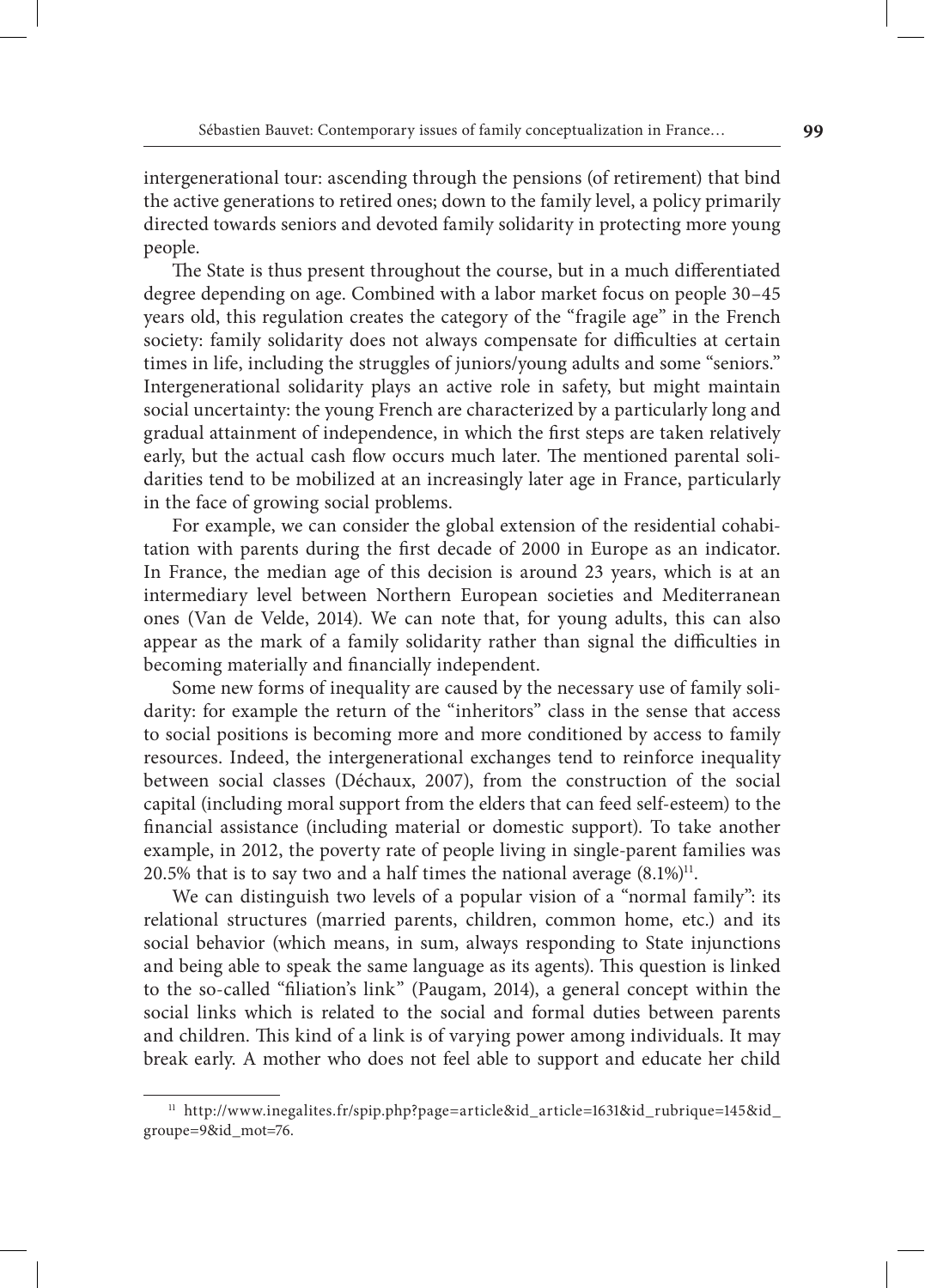may decide to give birth anonymously<sup>12</sup>. Some parents may lose their parental authority and have their children separated from them by the force of Law and placed in specialized educational institutions or foster care. In a recent survey, conducted in the Paris area, French sociologists established that the proportion of people who no longer or virtually have no relationships with their father or mother, while these are still alive, is above 20% among the working class (27.9% for the father, the mother 21.3%) and decreases steadily as one climbs up the social ladder to a level below 5% among managers and high professions (4.3% to 3.6% for father and mother) (Paugam, 2014).

Sociologists generally observe that the extent harshness of State penalties grows in direct proportion to the poverty of those it touches. There is a strong injunction that carries weight in lower classes and especially immigrant ones to remain in accordance with the Republic's principles of education and secularism. In a way, the private sphere that is family is more publically observed and judged. In the end, we can consider the lower classes to recognize and face more difficulties building stable families but that they are also more subject to criticism from the State about the education they give to their children. In that sense, it is not so astonishing that some fringes of the population had morally underpinned reactions against the recognition of same‑sex couples, apart from the traditional opposition for religious reasons. If one risks a statement that, contrary to popular belief, homophobia is not more pervasive amongst the lower classes but possibly takes different, class‑specific forms (Fassin, 2005), one could speculate that a particular feeling of injustice can foster the negative stance towards granting new rights to sexual minorities.

The strictly bilateral concept of kinship – a child has a father and a mother, necessarily two adults of different sexes - has been undermined or problematized by blended families, the rise of adoption, use of assisted reproduction, and the exposition of homosexual unions as well as their aspiration to recognized parenting. For gay people, this recognition is an important new step since the decriminalization of homosexuality in 1982, the creation in 1999 of a form of civil union alternative to marriage (not only for homosexual persons), the *"Pacte Civil de Solidarité"* or *"PACS"* ("Civil Solidarity Pact") – which gave them less rights than the heterosexual marriage grants (Rault, 2007) – and the law criminalizing homophobia in 2004. Noteworthy, however, are the stormy and sometimes violent debates or demonstrations against this law, led by an assorted movement ironically self‑designated *"Manif pour tous"* ("Demo for everyone"). It reminded that homosexuality today is still considered as crime in almost one hundred countries in the world, considered one of the "social scourges" alongside alcoholism and prostitution and, not long ago, a mental

<sup>&</sup>lt;sup>12</sup> This French legal provision affects a few hundreds children each year. These are then taken care of by the medical and social services (see Villeneuve‑Gokalp, 2011).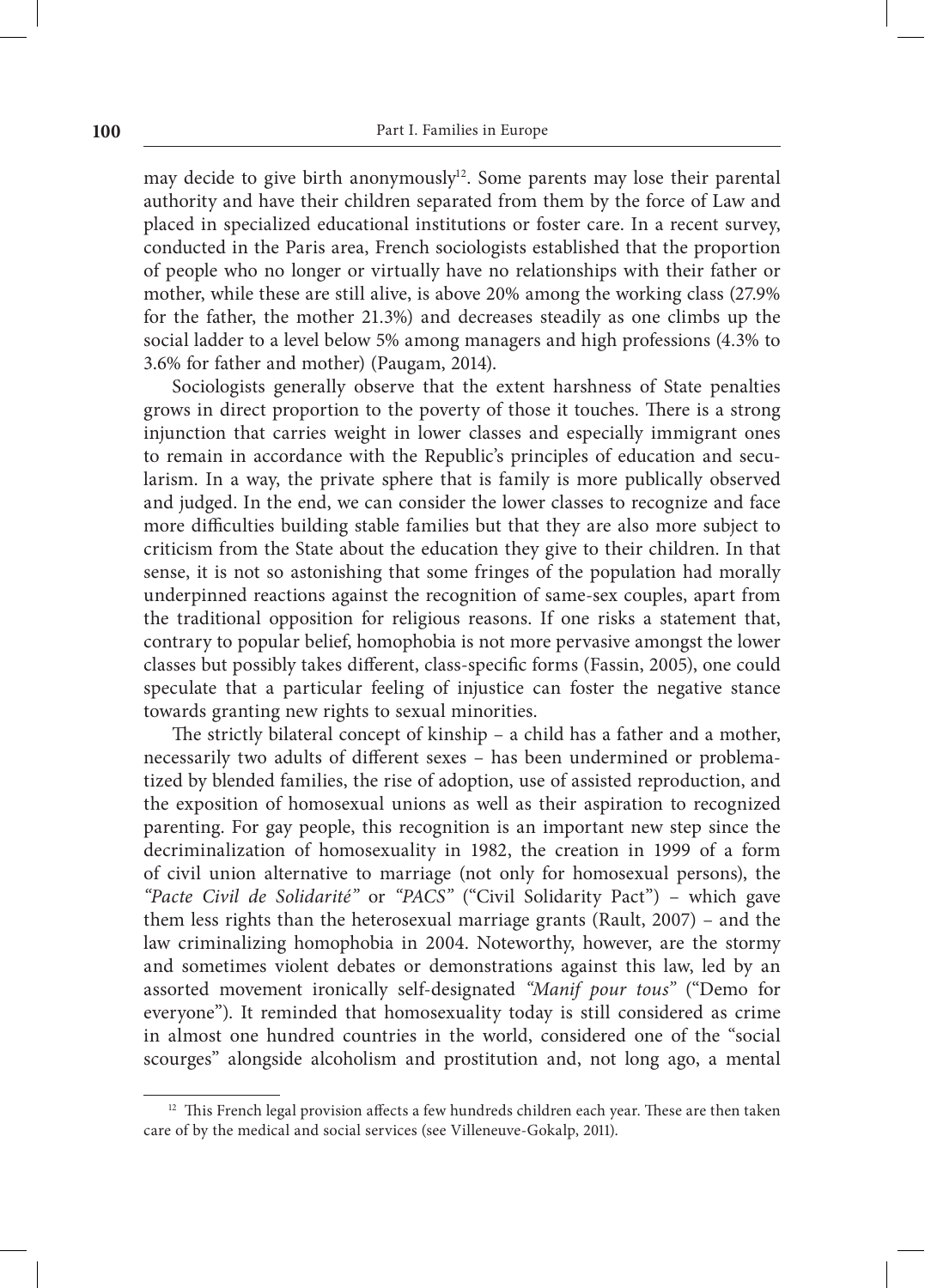illness, removed from the register of diseases by World Health Organization only in 1992. Accordingly, the archaic vision of the homosexual still persists sometimes strengthened by religious concepts considering homosexuality as unnatural.

Nevertheless, in contrast with a theoretically mediative and egalitarian model of the middle and upper classes, but also with the acceptance of alternative sexual orientation, the lower classes model remains sometimes more solidly based on the compartmentalization of masculine and feminine roles and on children's obedience (Le Pape, 2009). Contrary to the theory of the abandonment of authority, the problems noticed in the behavior of some children from disadvantaged backgrounds are less linked to unwillingness than to the impossibility of the parents to be there for them and face the problems. In some way, the opening of marriage to same‑sex couples and the future prospect of allowing them to officially bring up children sounds contradictory to the residual traditional family model of the French society.

#### **Conclusion**

This chapter looked at general features of family construction in the contemporary French society and showed that with the recent complexity of customs, the institution of family suffers from a paradox yet to be understood: on the one hand, it still remains stable in terms of representations of the aspiration it conveys, but on the other, its formal structure becomes more heterogeneous and some of its rituals are the object of reappropriation by more and more diverse social subclasses. As Dana Berkowitz shows in the American context (2011), gay parents are but one dimension of a broader family change; their increasing visibility coexists with a decrease in nuclear heterosexual families and a rise in lesbian families, single-parent families, blended families, voluntarily childless heterosexuals, cohabiting heterosexual couples, and families constructed through adoption and assisted reproductive technologies.

One of the main problems of sociology is the difficulty to pay attention to these categories of thinking, remaining wary of the risks of essentialisms about sexual orientation and of the persistence of the patriarchal culture. Certainly, the very recent surveys seem to show the progressive acceptance of families built by homosexual couples, by public opinion, including their child rearing and care<sup>13</sup>.

<sup>&</sup>lt;sup>13</sup> In 2014, an opinion poll showed that a (small) majority of people respond that they think that a child can grows in the same way in a family with two mothers or two fathers than in a family with a father and a mother (http://adfh.net/wp-content/uploads/2014/10/112512\_Ifop-ADFH-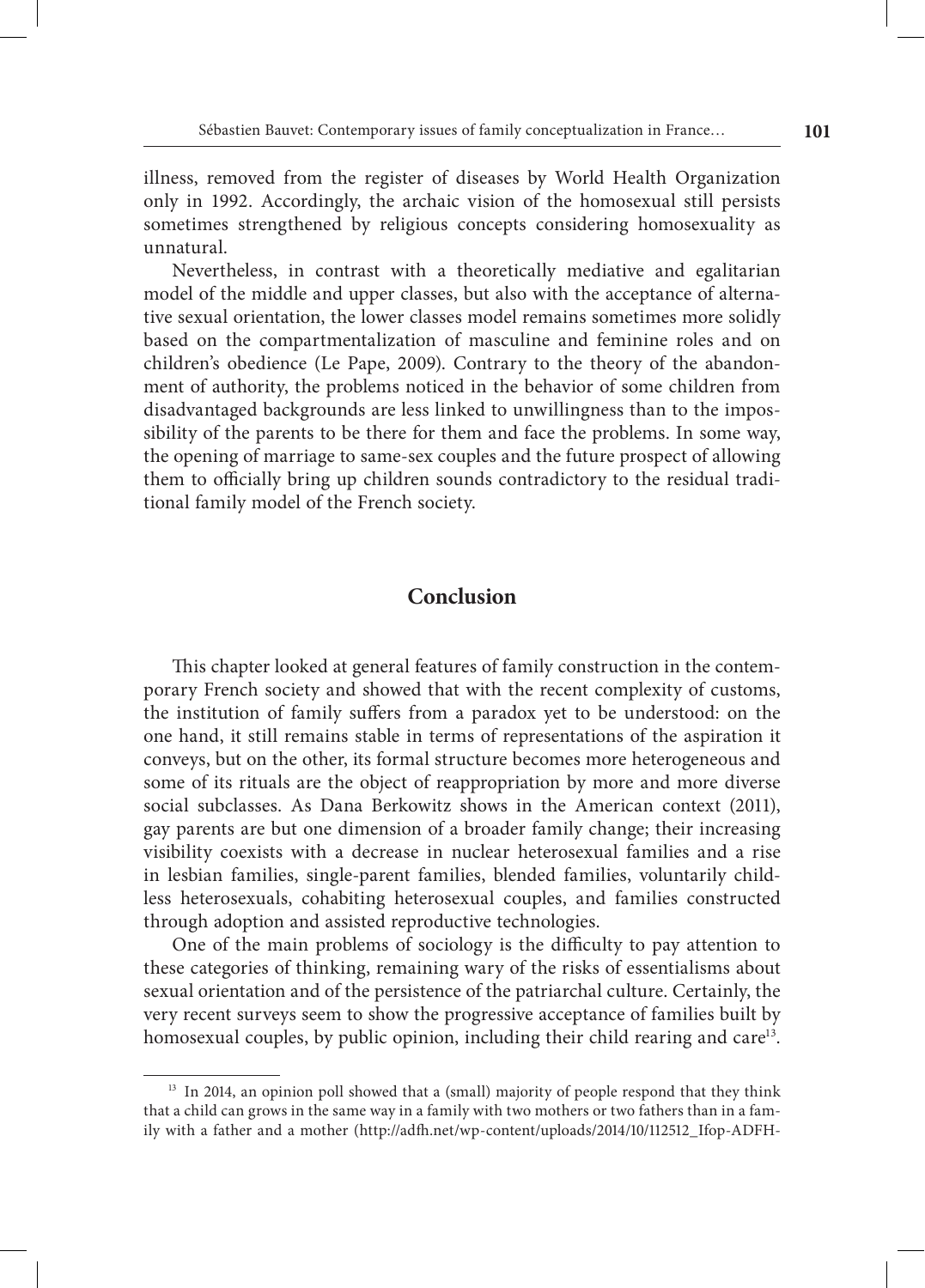Still, remaining sensitive and recognizing the anxieties causing not granting newly constructed families legitimacy could facilitate mutual understanding and acceptance, especially in the social groups where traditional family remains sometimes the only source and thus ideal of stability, and whose socioeconomic parameters have them at a disadvantage on the road to realization.

In that sense, it should be important to never disconnect the thinking about customs and habits evolution with the socioeconomic contexts of their effectiveness. The next romantic and social revolutions, like the disconnection of love and sexuality and new forms of unions in Western countries like "polyamory," being a critique of monogamy and exclusivism in romantic relationships (Varela, 2015), will deeply problematize family again and opinion makers should pay attention to the general public's reception of new forms of familial organization and unions.

### **References**

- Berkowitz Dana, 2011, Maternal Instincts, Biological Clocks, and Soccer Moms: Gay Men's Parenting and Family Narrative, "Symbolic Interaction" nr 4, Vol. 34, pp. 514–535.
- De Singly François, 2007, *Sociologie de la famille,* Paris: Armand Colin.
- Déchaux Jean‑Hugues, 2007, L'entraide familiale au long de la vie. Des pratiques inégalement réparties, "Informations sociales" nr 137, pp. 20–30.
- Déchaux Jean‑Hugues, 2008, *Sociologie de la famille,* Paris: La Découverte.
- Déchaux Jean‑Hugues, 2010, Ce que "l'individualisme" ne permet pas de comprendre. Le cas de la famille, "Esprit" nr 6, pp. 94–111.
- Durkheim Émile, 1888, Introduction à la sociologie de la famille, "Annales de la Fac‑ ulté des lettres de Bordeaux" nr 10, pp. 257–281.
- Fassin Éric, 2005, *L'inversion de la question homosexuelle,* Paris: Amsterdam.
- Houchard Béatrice, 2001, *La famille, une idée neuve en Europe,* Paris: Fondation Robert Schuman.
- HUYETTE MICHEL, 2013, Petite synthèse finale à propos du Mariage pour tous, "Journal du droit des jeunes" nr 325, Vol. 5, pp. 26–29.
- Jackson Stevi, 1999, *Families, Households and Domestic Life* [in:] Steve Taylor (ed.), *Sociology. Issues and debates,* Basingstoke/London: MacMillan Press.
- Kaufmann Jean‑Claude, 1993, *Sociologie du couple,* Paris: PUF.
- LAPINTE AUDE, 2013, Un enfant sur dix vit dans une famille recomposée, "Insee Première" nr 1470, October.

<sup>‑</sup>presentation.pdf). In a more recent survey (2015), 59% of people supported the opening of adop‑ tion to couples of the same sex (with 73% of people under 35 years‑old) (http://harris‑interactive. fr/wp‑content/uploads/sites/6/2015/12/Rapport‑Harris‑La‑famille‑en‑mutation‑quen‑pensent‑ ‑les‑Fran%C3%A7ais‑La‑Parisienne.pdf).